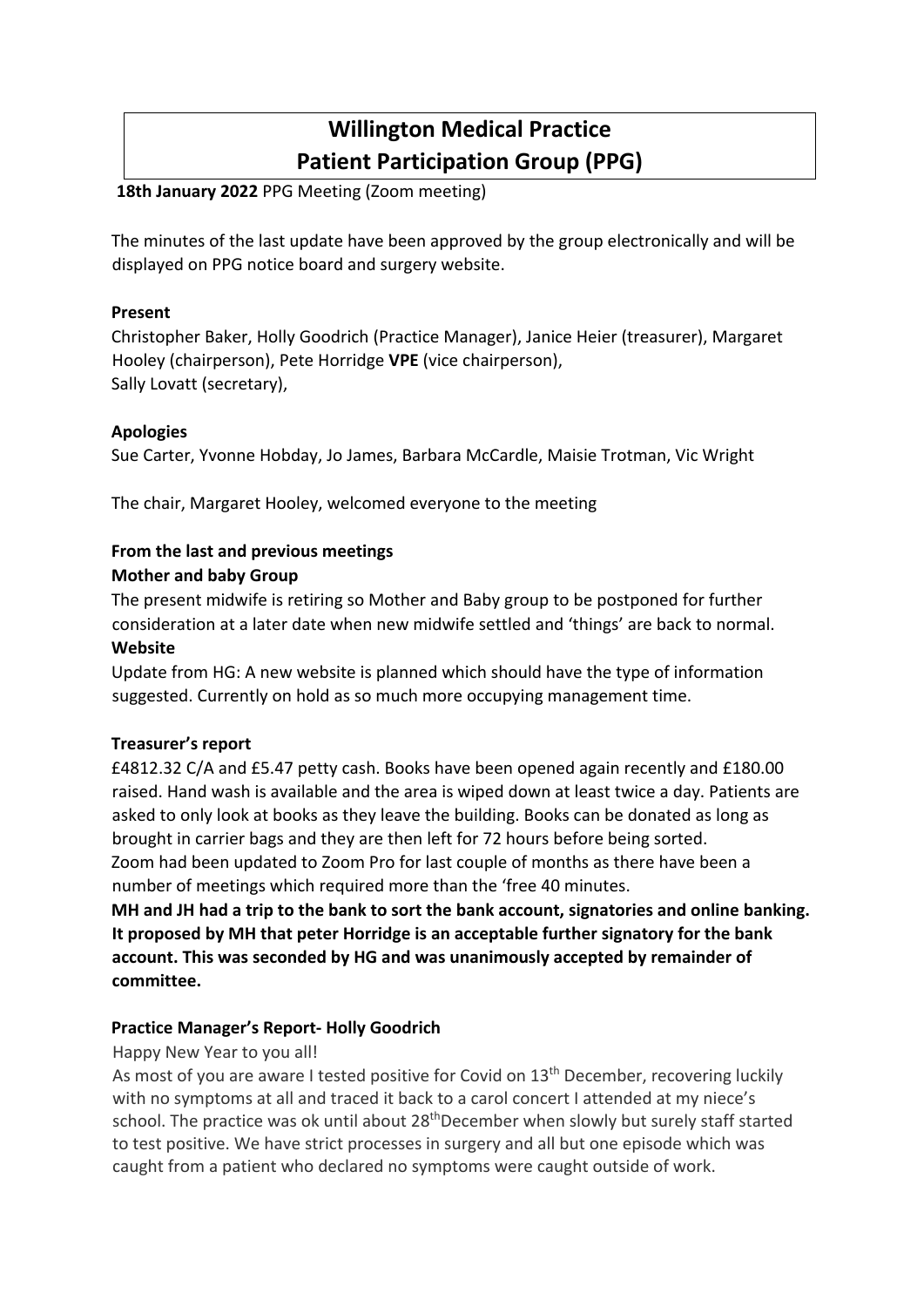The main issue we have at the moment is the same as a lot of businesses isolating of staff either because they are positive or family members – so they are waiting on testing etc.This week is better than last regarding numbers but the people off this week unfortunately cannot do their role remotely so this has a greater impact. I have to say we have had great support from patients and I think the simple fact that so many of our patients are isolating means they are not contacting us. Does this mean in 2-weeks' time we will be inundated again only time will tell? A text message went out to all who have a mobile number and some of the messages of support where just lovely. Also, many patients were isolating and not coming to surgery.

We are currently running Covid Booster clinics when we can get vaccines – the next ones are  $20<sup>th</sup>$  and  $21<sup>st</sup>$  January – plus we still have flu vaccines if you hear of anyone who is still wanting them. We are hoping to get more vaccines as due to people having to wait 28 days after testing positive before having their booster it has delayed people being able to get it; but we won't know till 21<sup>st</sup> if more vaccines can be obtained. One of the main reasons we signed up was due to the slowness of the housebound patient roll out – we had heard if they had continued in the way it was being done (with the 15-minute wait) they would have finished every housebound patient in Derby by the end of June 2022 – I am pleased to say we have done all our housebound now. We have approx. 800 patients eligible for their Boosters still - Midland House will continue to run and accept walk in patient.

We have a couple of the team on the non-clinical side of things leaving for different reasons – if you know anyone who would be interested in the reception / admin roles we have an advert on NHS jobs https://www.jobs.nhs.uk/xi/direct\_apply/?vac\_ref=916961011 One thing to mention is that anyone who is successful and currently a Willington Patient would need to register at a neighbouring practice.

We successfully have employed 2 clinical pharmacist who will be starting in April and both have great experience and I believe will be a great help to our GPs and also to focus on Long Term Conditions supporting reviews and medication.

The pharmacy attached to the practice went under new ownership in December we are still getting to know each other

**HG added:** Every day in the surgery is different and no matter how many statistics and records used to try and plan to cover the requirements of patients there is never an ideal situation. Even the weather can have an effect!

On the day COVID boosters were carried out 12 patients did not attend so although phone calls were made to encourage more of the list to come forward there was a lot of wasted vaccines.

Currently, 'fully vaccinated' is 2 doses of COVID vaccine but this will be changing so that two dose and booster are required to qualify as fully vaccinated.

The First Aiders at Marina have done a good job promoting the boosters and most of Marina patients have had their booster and all of surgery staff have had the full course including booster.

The Social Prescribers have settled well and now have a mentor and a manager and the job role is much better defined. Dr Cowley is the Clinical lead for the Social Prescribers. They are restricted by opportunities to get patients 'out and about'.